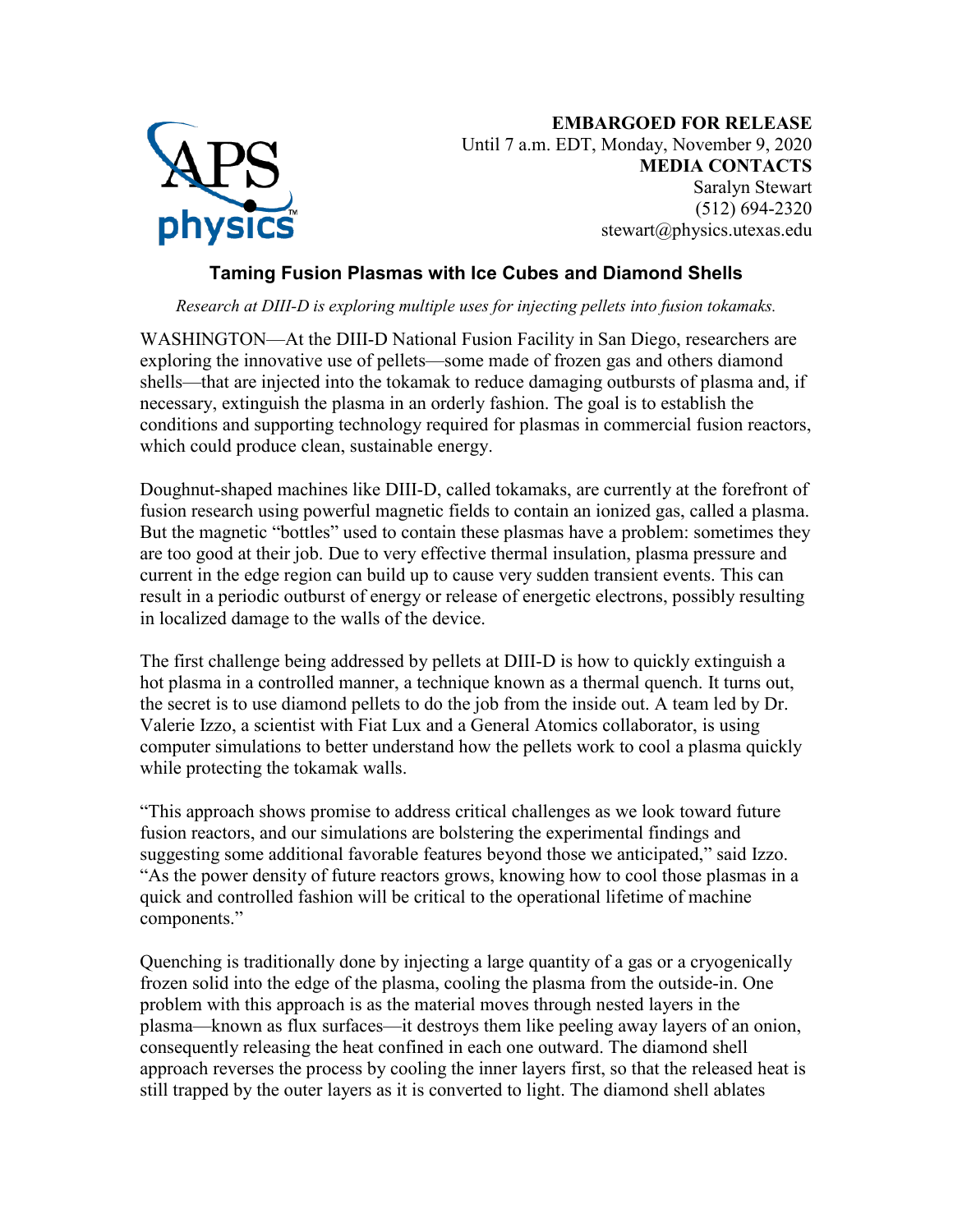slowly as it passes through the edge of the plasma and then breaks open in the center to release the larger quantity of boron, initiating the quench internally.

New simulations show that both the total amount of ablated carbon from the diamond shell and the location at which the shell breaks open determine whether the outer flux surfaces survive while the center of the plasma cools, shown in Figure 1. Under the right conditions, the outer edge of the torus continues to confine heat until nearly all the heat in the center is converted. The simulations also show this type of quench has the unexpected benefit of



*Figure 1 - A computer simulation showing temperature contours of a hot fusion plasma being cooled from the inside (dark region in the center) after the release of the shell pellet payload material (blue) near the center.*

preventing electrons from being accelerated to extremely high speeds.

The second pellet challenge is being addressed by a team of researchers led by Oak Ridge National Laboratory (ORNL) that is using frozen pellets to reduce bursts of heat and energy that can shoot out from the edge of the plasma and strike the wall, cooling the fusion plasma and potentially damaging the fusion vessel.

The bursts, known as Edge Localized Modes (ELMs), occur when the thermal insulation provided by magnetic fields becomes too effective, allowing the pressure and current in the edge of the plasma to build up to a breaking point. The magnetic field lines in the thin edge layer burst, and the outer layer of the magnetically confined plasma peels off like an onion. This dumps the hot plasma onto material surfaces in the tokamak in a few milliseconds. In a smaller tokamak like DIII-D, the heat deposited on material surfaces by ELMs is tolerable, but in larger devices like ITER, the international fusion project in southern France, or a commercial reactor, it could be enough to damage plasma-facing surfaces of the interior wall.

While exploring several methods of ELM control for ITER, one that is seen as having a high probability of success in the early operational phases is pellet pacing. By cryogenically freezing fusion fuel into solid pellets at temperatures near absolute zero, then firing them into the hot plasma at up to 400 miles per hour, a small ELM is triggered before a large one grows naturally. The idea is to "pace" the ELMs at a faster rate than normal to make the energy deposited from any given ELM small enough that it can be absorbed by the walls without damage. Experiments found a significant drop in peak heat